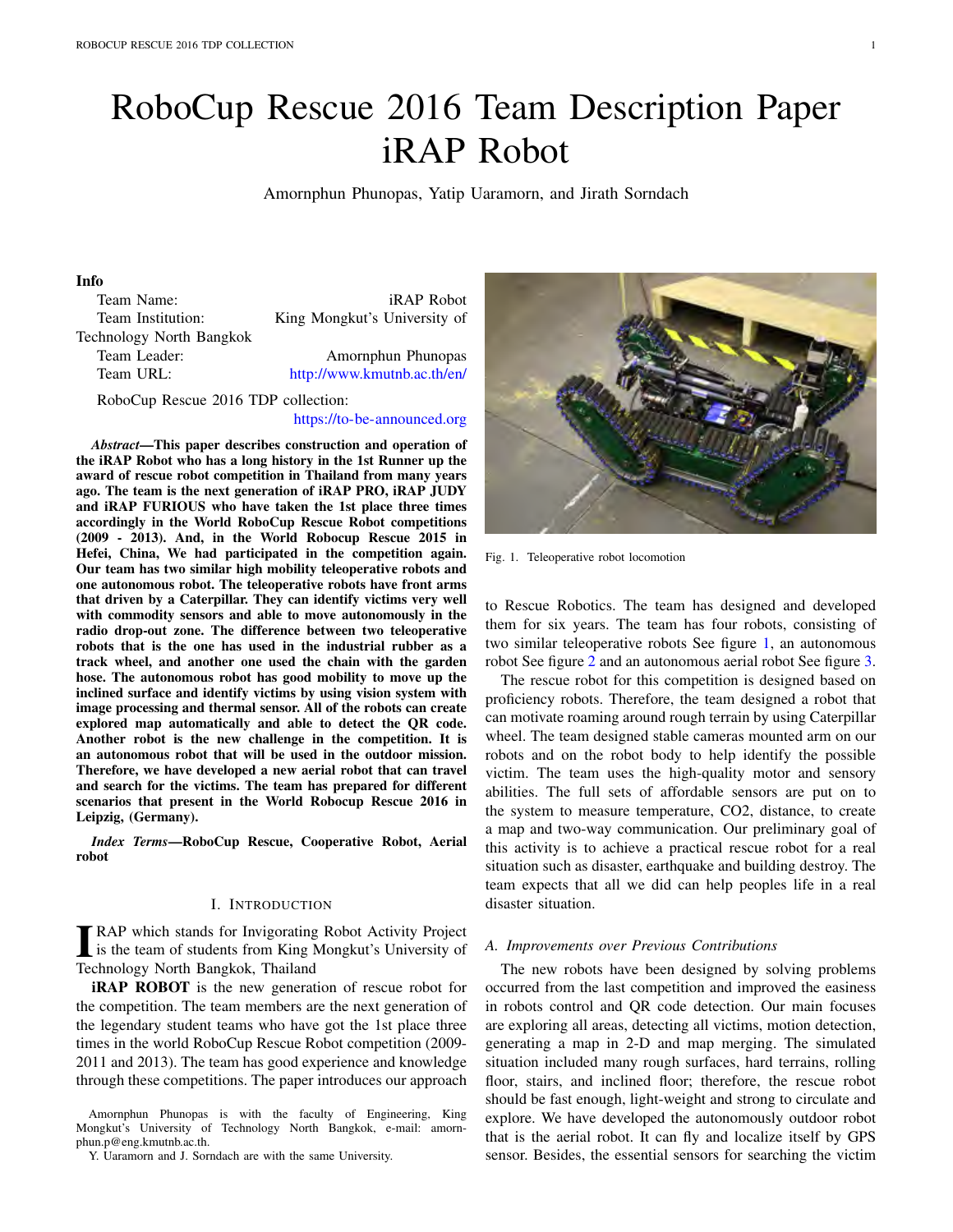

Fig. 2. Automatic robot locomotion



Fig. 3. Autonomous flying robot in outdoor mission, as quadrotor model.

are also installed into the aerial robot, such as temperature and camera sensor.

#### II. SYSTEM DESCRIPTION

Our robots have mainly developed in the mechanical durability. We have experimented the robot motion to confront the difficulties in different terrains. Moreover, the robot can proof

for the best mobility in the World Robotic Rescue competition many times. The advantages are: the good hardware and robot mobility. We have a software that is good enough to complete the missions in the competition. We realize that the software should be developed parallely with the good hardware. And, we try to start it up more advanced. Comparing to other teams, our members are young and be mostly the undergraduate students. They eager to win the competition. The team attempts to develop more researches in advanced technology in near future.

## *A. Hardware*

The teleoperative robot comes in at 70 kg, 1 m long, 60 cm wide, 60 cm high which can reach up to 2 m when standing up fully (or it is in doggie style). The teleoperative robot has four flippers to give him balance to go through all kinds of obstacles. It also has an ability to flip itself back. The flippers are module design meaning that it can still run with just one or two or three flippers, or even no flipper at all. It has a 1.5 m detachable arm with 360-rotation and a shakable hand with servo motor to reach small space. It is equipped with four cameras two at the base, one front camera, one back camera. Two at the arm as the main search cameras. It has three sensors - two in the front for CO2 detection and 1 laser-scanner in the back to map out the surrounding within 30 meters radius. It is equipped with flash light for navigation, microphone and speaker allowing the rescuers to communicate with the survivors. All of these - It took us many years to develop the teleoperative robot to achieve the highest robotic mobility. There are plenty ups and downs but we have never gave up. We had to overcome several obstacles including developing the right design, and then convince a sponsor to provide us with materials. We converted a readily available commercial converter belt to continuous track for the robot. With this design, the robot is able to navigate through various terrain including rocks, sands, debris and other surfaces.

The autonomous robot moves and explores the map automatically. It has four cameras to detect QR code, CO2 sensor and thermal camera to detect the victims. However, the autonomous robot did not succeed in the previous competition because the thermal sensor did not work well to detect the victims. We have learned the mistakes from the previous competition and attempt to solve the problems.

The autonomous aerial robot is the new development in the competition. Basically, the aerial robot can fly and explore the victim in searching area using the thermal camera and CO2 sensor. It has a function to navigate itself and avoid the obstacles using GPS and guidance sensor. Refer to the Tables I and following as well as Table IV in the Appendix.

# *•* Locomotion

Regarding designing the robot locomotion system, the team has learned and has improvements through our team advisors iRAP PRO, iRAP JUDY and iRAP FU-RIOUS that have gained experiences from many competitions. In this competition, our team improved the three robots consisting of two teleoperative robots and one autonomous robot. The team is looking forward to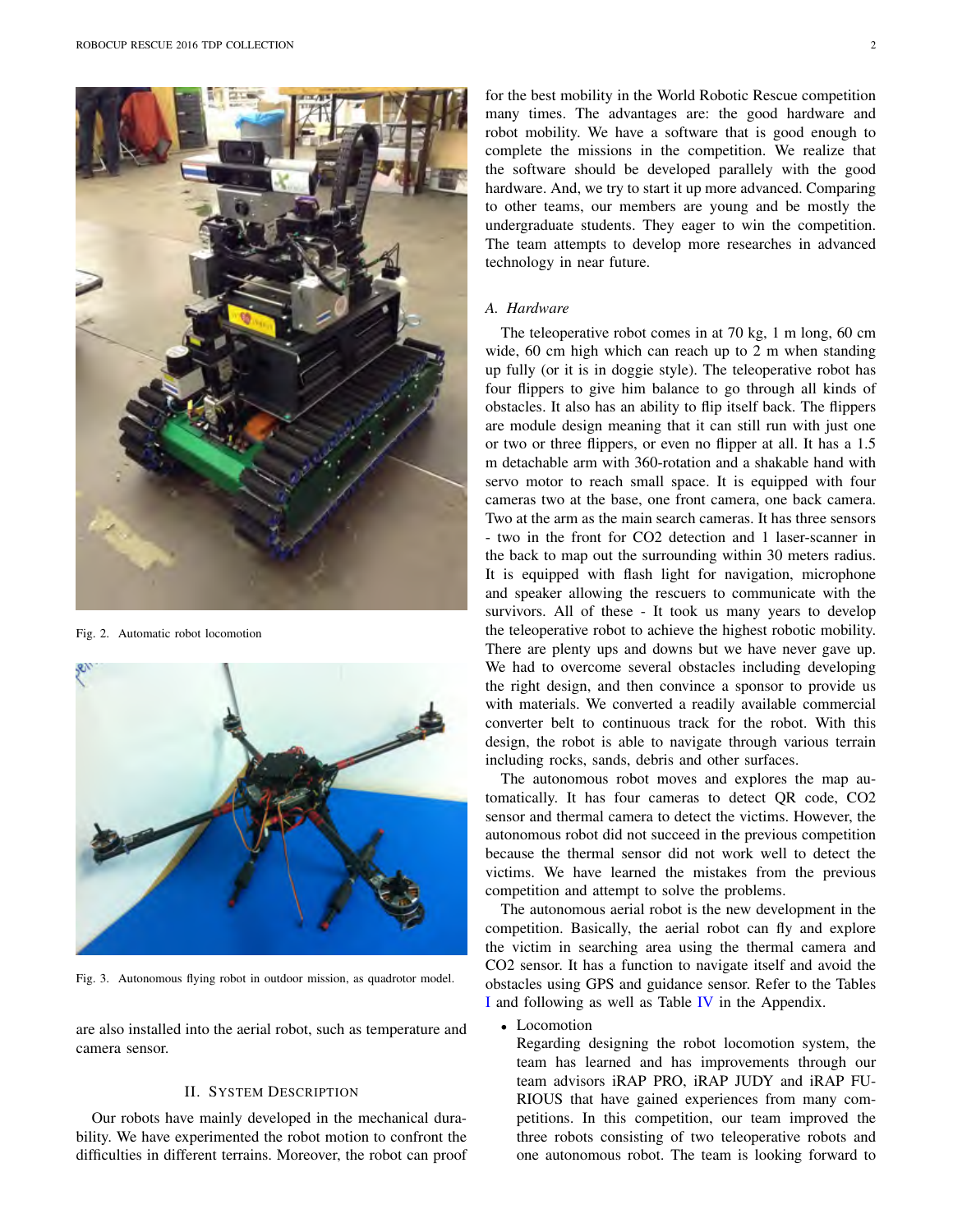

Fig. 4. Robot manipulator arm

researching the better locomotion system. The locomotion of all teleoperative robots made of the conveyer belt system that the team examined from different surface characteristics of the terrain. Many parts of the robot have been improved in order to be tough, light weight and easy for maintenance as much as possible. Each drive system consists of two motor– 24V, 95 rpm DC with gear-boxes for the movement on the left and right. The structure of the drive system is made of aluminum. The synthetic rubber is used to make the belt. The robots have a pair of flipper that can be rotated 360 degrees.

- *•* Power (Batteries) The all robots consume the LiPO batteries because they are light and have high power.
- Electronics, including micro-controllers, etc. The electronics systems are low-level systems. The micro-controllers are used to interface with motor-driven system and data acquisition.
- *•* Manipulation/ directed perception

The teleoperative robot can extend its arm from the doggy style standing up to 2 metres to search the victims around the disaster area as in figure 5. The checkable arm consist of temperature sensor, CO2 sensor.The robot arm can navigate itself by knowing the end-effector position in cartesian coordinate system.

*•* Sensors

For victim identification, the team will analyse information from different kinds of sensor that located at the robot surveying arm. For preliminary step, the team will check the status of the victims through the CCTV camera and measure the victim body temperature by utilizing temperature sensor. In some circumstances, this victim informed by the temperature will be incorporated with data from CO2 sensor and the surrounding sound, which will be received via microphone, to analyse the situation of the victim.

# *B. Software*

Several kinds of sensors are installed on each robot to gain the data for processing and creating an automatically 2-D map on the operators computer monitor. The map is



Fig. 5. The teleoperative robot is standing in doggy style to search to the victims.

generated by using the information from the distance of the robot movement from encoders, the inclination of the robot and direction of the robot sensed by Inertia Measurement Unit, and the distance between the robot and obstacles from laser range finder. However, when the robot moves on different kinds of surface, the slipping problem is unavoidable. This slipping is a major problem for designing and constructing the robot. Therefore, SLAM algorithm [1], [2] is utilized to help generate the map in addition to the information from the encoders and assign position on axis x, axis y and axis z from the camera with lidar scan. Refer to Table  $V$  in the Appendix.

## *C. Communication*

There are two communication systems used between the operator and the robots. The first one is wireless LAN based on IEEE 802.11a standard which functions as the main communication system. That is, it controls robots, receives video streaming from cameras on robots, and checks sensors feedback for locating the status of robots on a computer monitor as well as for the map automatic generation. The second one is the RC controller with the radio frequency of 72 MHz as the backup communication system for an emergency situation. The range of the working distance is 400 m for outdoor and 200 m in the building.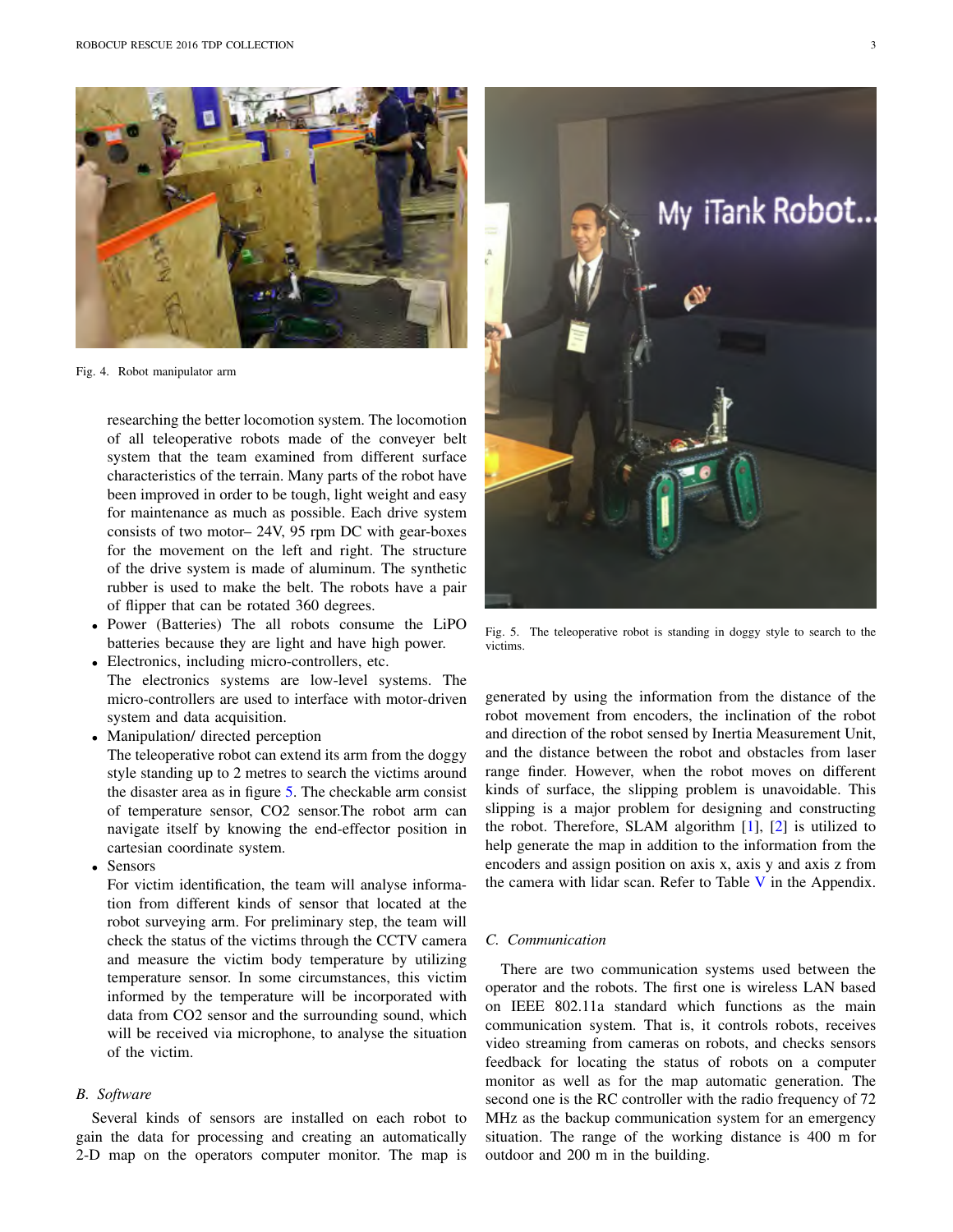

Fig. 6. Automatic map generated by iRAP ROBOT.



Fig. 8. Operator console illustrated the real time quad videos and the information of robots sensors.

#### *D. Human-Robot Interface*

The main control is based on one CPU (PIC microcontroller 80 pins). Figure 7 shows the diagram of the control system which has two main tasks as follows:

- *•* To receive the data for identifying the status of the robots as shown in figure 8 (Quad-video and sensors information) and create 2-D map automatically as shown in figure 6. This information will be shown to the robot operator via a second computer monitor.
- *•* To send the data for controlling the movement by sending the signal to the drive control for controlling DC motor at various locations on the robots. The RS-232 communication system will be used for sending and receiving the data of CPU. Therefore, there must be a serial server to convert RS-232 system to Ethernet system.

## III. APPLICATION

## *A. Set-up and Break-Down*

The speed of the set-up and break-down process of each task is very crucial. The team realizes that the faster for setup and break-down, the better time for other tasks. The team uses aluminum case as the station. When needed, just open this aluminum case and turn on the switch. The operations can be started within 1 minute. Inside this aluminum case, there are three monitors, a notebook, an access point, a printer and a



Fig. 9. The operator station

UPS as in figure 9. Once all the tasks are completed, the report and the generated map can be quickly printed out.

#### *B. Experiments*

We took the teleoperative robot to the test, by participating in World Robocup Rescue Robot competition in 2015. During the competition, the objective is to find as many survivals as possible within a time limit. We were able to win those competitions due to the robot unsurprising ability to navigate through various terrain, camera and CO2 sensors capabilities to locate and identify whether survivors are alive. Moreover, as you can see the generated path on the map, the robot is able to automatically generate map and mark survivors locations so that the rescuer can compare it to the buildings blue print. We believe this feature is one of the key differentiators of the that takes us all the way to the best mobility.

#### *C. Application in the Field*

Accordingly, our teleoperative robot has the highperformance in mobility. Our main goal for this activity is used for a real application. We have cooperated with government and military department of Thailand to develop the EOD (Explosive Ordnance Disposal) robot. The team designed all the parts of the robot for real rescue application. We are confident that our robot is very useful for bomb disposal. The EOD robot uses the based mechanism from the teleoperative robot but it has water pressure cannon to destroy the bomb. It is installed instead of manipulation arm as shown in figure 10.

In the future, the team might improve and change a lot of robot parts for better results that may be able to prevent the water and fire. For example, the team will increase the toughness of some robot parts, create a weight-less robot, extend the effective range of WLANs signal, and improve the quality of video cameras. The team plans to make them in the real application soon.

## IV. CONCLUSION

After the competition, the team knew how to make the better robots. The team learned the new technologies from other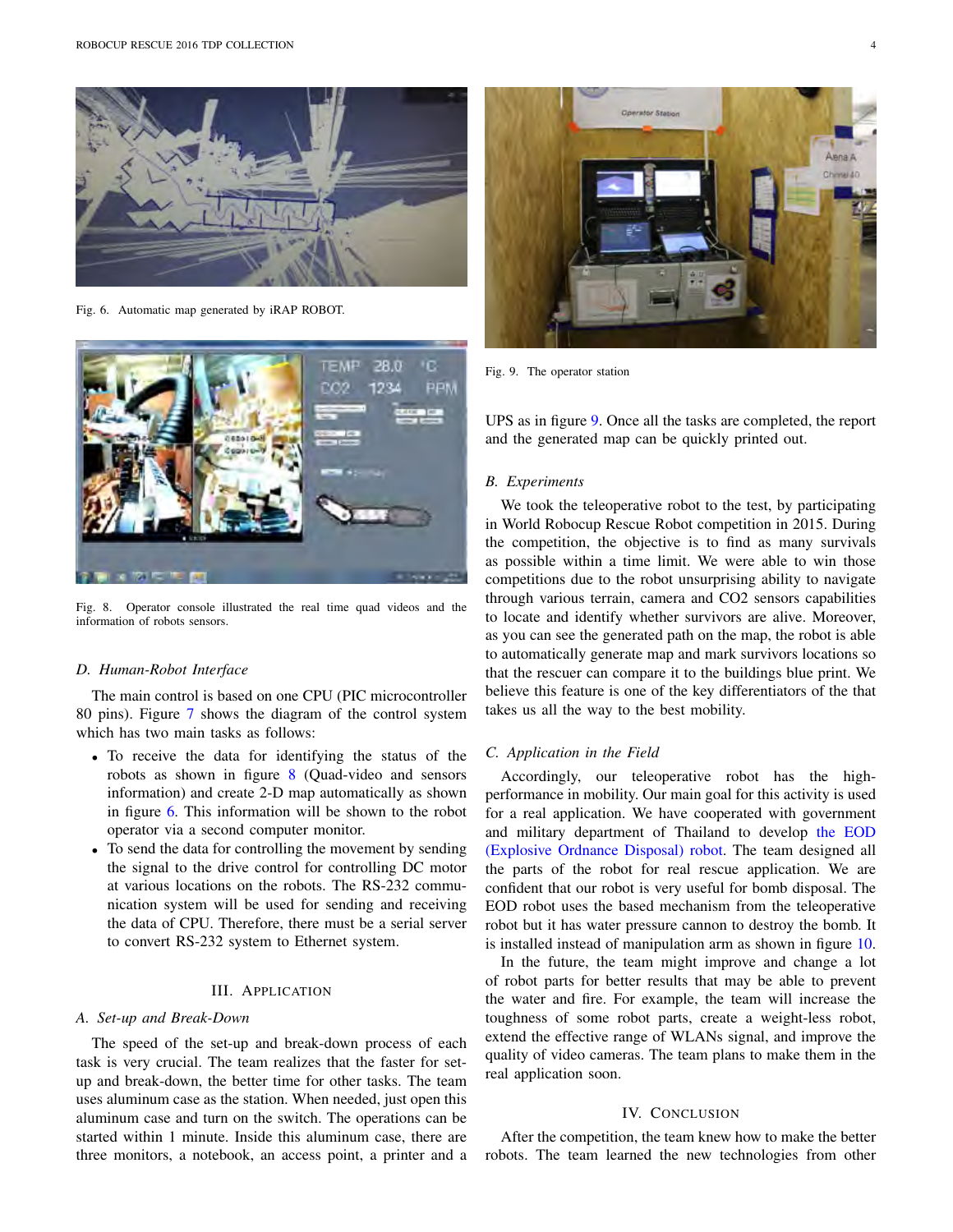

Fig. 7. The control system diagram.



Fig. 10. The EOD (Explosive Ordnance Disposal) robot.

countries competitors, learned how to be a good team. The team gained many experiences. Importantly, the team knew that The great competition is not practicable, if you do not have a good teamwork.

#### APPENDIX A

#### TEAM MEMBERS AND THEIR CONTRIBUTIONS

The iRAP ROBOT has twelve members and three advisers. The names and responsibilities of each member are listed as follows:

- 
- **•** Mr.Thanapon Sorndach Mechanical development<br>• Mr.Pattaraphon Boonchai Controller development • Mr.Pattaraphon Boonchai
- Mr. Yatip Uarmorn Mechanical design and Structure
- *•* Mr.Jirath Sorndach Mechanical design and Structure
- Mr.Chatpong Rattanapan Mechanical design
- *•* Mr.Yodsanon Chusanatas Teleoperative robot Hardware
- Mr.Tanawat Pongsathornpisuth Autonomous development
- *•* Mr.Arphakorn Kunha Electronic design
- **Mr.Anon Makchareon** *•* **Electronic design Mr.Patipan Amnaisung Software and Control**
- **Mr.Patipan Amnajsung** development
- Mr.Poommitol Chaicherdkiat **Franch Software and Control**<br>• Mr.Noppadol Pudchuen Software and Control
- **Mr.Noppadol Pudchuen**
- development
- *Mr.Sai-yan Primee* Advisor
- Asst.Prof.Chatchai Swrmpongpan Advisor
- Dr.Amornphun Phunopas Advisor(Team Leader)

# APPENDIX B

LISTS

*A. Systems List*

There are four main systems:

- *•* The manipulation System in the Tables I
- The Aerial Vehicle (quadcopter) in the Tables II
- *•* The Operator Station in the Tables III
- The Hardware Components List in the Tables IV
- *•* The Software List in the Tables V

#### **ACKNOWLEDGMENT**

The authors would like to thank the King Mongkut's University of Technology North Bangkok for regularly supporting the iRAP Robot in participating the World Robocup Rescue Robot Competition.

#### **REFERENCES**

- [1] R. Siegwart, I. R. Nourbakhsh, and D. Scaramuzza, *Introduction to* The MIT Press; second edition edition, 2011.
- [2] S. Thrun, W. Burgard, and D. Fox, *Probabilistic Robotics*. The MIT Press, 2005.
- [3] P. Viola and M. Jones, "Rapid object detection using a boosted cascade of simple features," in *Computer Vision and Pattern Recognition, 2001. CVPR 2001. Proceedings of the 2001 IEEE Computer Society Conference on*, vol. 1, 2001, pp. I–511–I–518 vol.1.